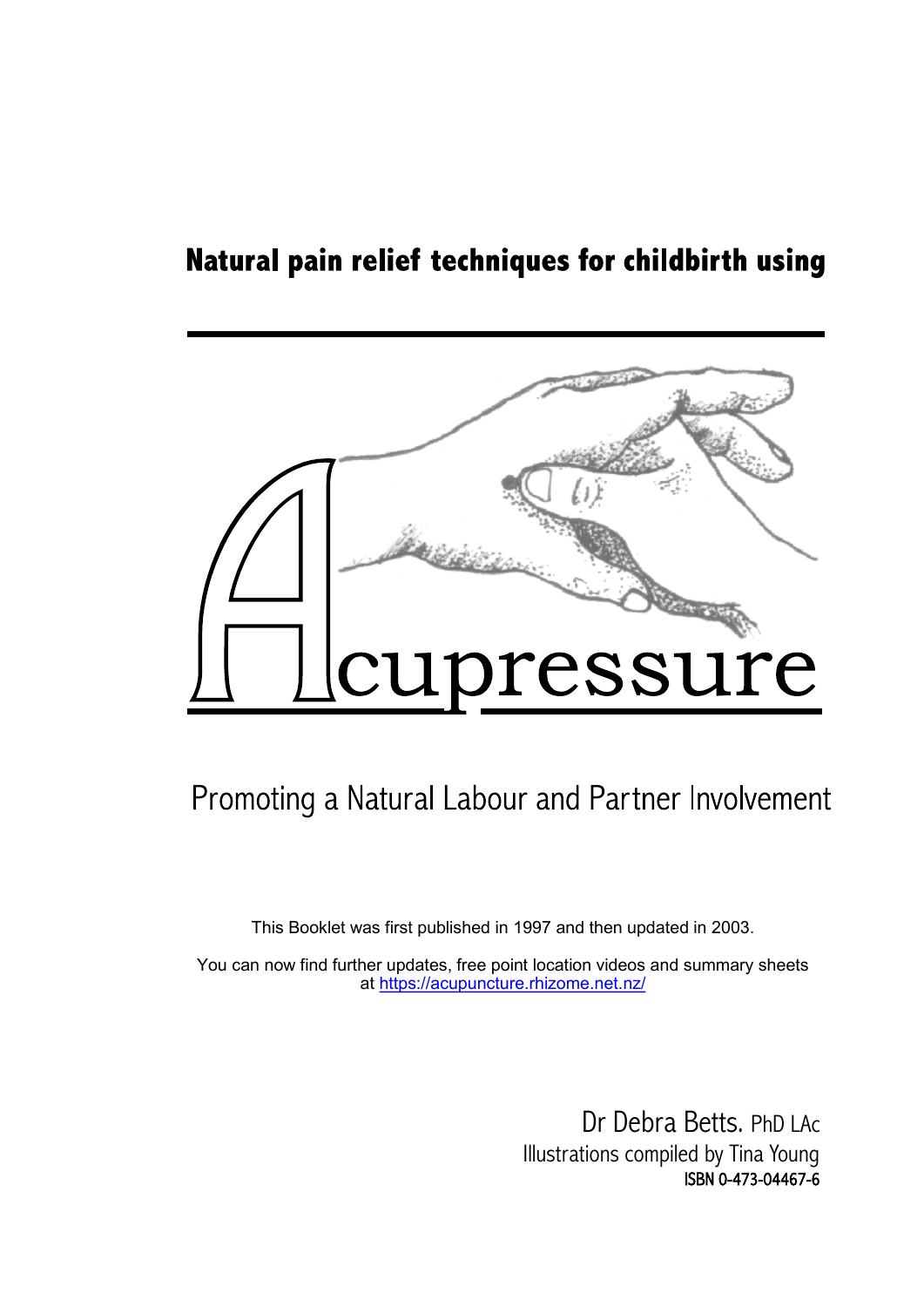Acknowledgements:

## *Many thanks to those who gave their time and experience to make this pamphlet a reality.*

COPYRIGHT Debra Betts 2020 ©. All rights reserved. ISBN 0-473-04467-6 Reproduction in whole or in part in any form or medium without express permission of Debra Betts is strictly prohibited.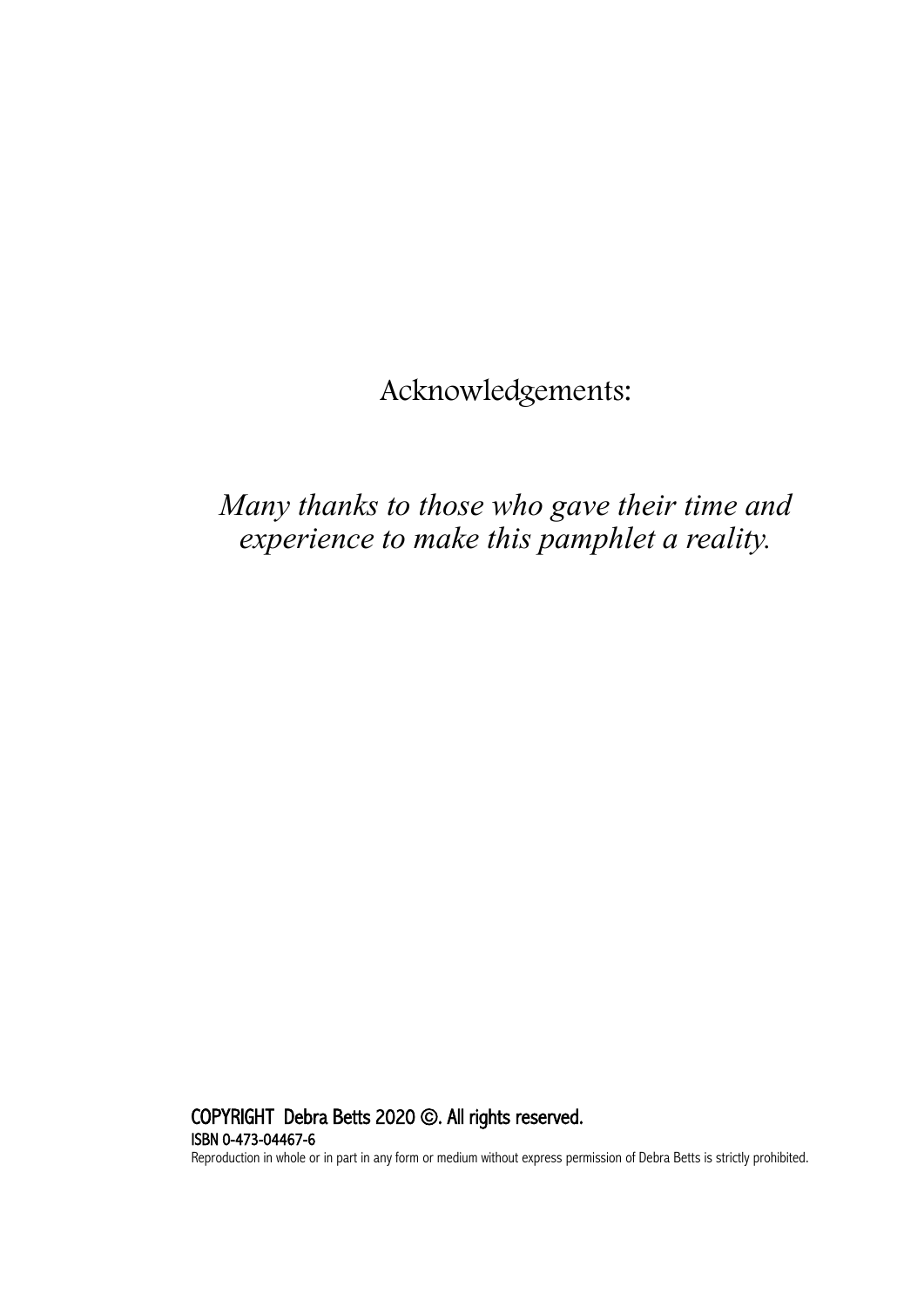# Introduction Introduction

My initial intention in showing these points to couples was to provide them with a useful labour. It wasn't until using them myself, with the birth of our second child, that I fully abour. It wasn't until asing them myself, with the birth of our second child, that I fully understood the feedback I had been receiving. They weren't just "useful", they were essential! fully understood the feedback I had been receiving. They weren't just "useful", they were When my partner was not using the points the contractions definitely intensified! During the when my partner was not using the points the contractions definitely intensified. Butthey the birth of our third child I was timing the contractions as lasting 15 seconds, while without the intensified that the birth of was timing the contractions as lasting 15 seconds, while without to acupressure, they were lasting a full minute. This effect continued until shortly before transition.<br> My initial intention in showing these points to couples was to provide them with a useful tool for

As an acupuncturist, I was surprised to find such a powerful effect using acupressure. (There are studies demonstrating the effect of acupuncture during labour but none that I know of for<br>surpressure)  $\alpha$  studies during the effect of acupuscture during labour but none that I know of acupus  $\alpha$  is  $\alpha$  known of  $\alpha$  know of  $\alpha$  know of  $\alpha$  know of  $\alpha$  know of  $\alpha$  know of  $\alpha$  know of  $\alpha$  know of  $\alpha$  know of  $\alpha$ acupressure).

In traditional Chinese medicine terms, I see them as prompting the body to work more To me it is not in a measurement in the language of the capable of producing the return of the product of the<br>Indian the nain necessary to the language dilating the consistent dimension the efficiency of the blocking the pain receptors to the brain, dilating the cervix, and increasing the efficiency of the<br>contractions  $\frac{1}{2}$ . From a medical model, they can be viewed as, promotion the release of release of release of release of  $\frac{1}{2}$ . efficiently. From a medical model, they can be viewed as, promoting the release of endorphins, contractions.

What is important is that they are easy to use, can be used at the beginning of labour by the support people, and that there are consistent effects. From my own clinical follow up in the first When  $\frac{1}{\sqrt{N}}$  is the used at the beginning  $\frac{1}{N}$  to use the used at the beginning of  $\frac{1}{N}$ (60% ), descibed them as "excellent", "brillant" and "amazing". two years of using these for 82 couples, the majority, 69 (83%), found them useful. Of those 59

This booklet outlines eight points and details their use in a "hands on" approach. They are the details and details the points, the returns intricate the name of the incritian, and the manno corresponds to the position on that meridian. Extra points have been labelled according to the<br>hadvasts number corresponds to the position on the points have been labelled by part. labelled as acupuncture points, the letters indicate the name of the meridian, and the number body part.

In Traditional Chinese Medicine, meridians are a series of channels that carry qi (energy) In Traditional Chinese Medicine, meridians are a separate system from herves, blood vessels an lymphatic ducts. They contain over 600 points. It is through restoring and balancing the bodies<br>anomy that abanges are ha made to the way the hady functions. energy that changes can be made to the way the body functions. through the body. These meridians are a separate system from nerves, blood vessels and

There are points labelled "not recommended for routine use in pregnancy". These are points there are points to summate benennia encew related to labour preparation with others can be used to induce labour. Due to these effects they hould be used as recommended in the handouts<br>an this urbits an as prescribed by useur severe truits. on this website or as prescribed by your acupuncturist. that can be used to stimulate beneficial effects related to labour preparation while others can be

involvement. It was my hope when originally publishing this booklet that they would become a rotine part of antenatal education It is gratifying that research (as referenced on this website), rome part or antenatal calculation te is grain, ing that researc These points are easy to use, empower women during labour and encourage close support people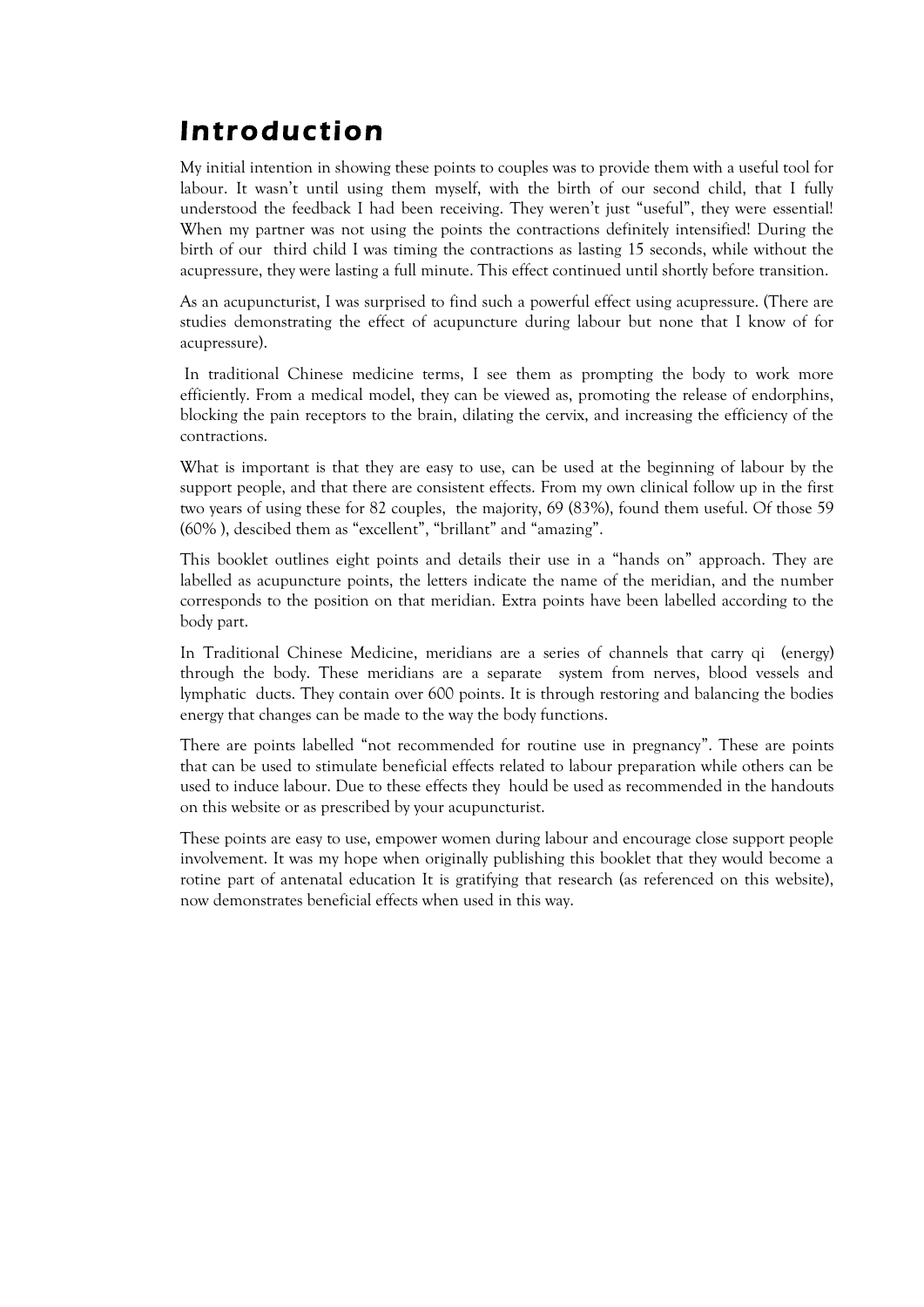# Using Acupressure

These points are not to be used with gritted teeth! Prior to labour they may feel strange or uncomfortable while practicing the location, but they should feel useful to you when you are using them during labour. Setting up a pain relieving effect, a sense of well-being, or a feeling of control that wears off when your support people stop using the points. On using them correctly there should be a distinct feeling around or at the site of pressure. This may be felt as a numbness, warmth, tingling, aching or buzzing sensation. If they feel uncomfortable or painful try repositioning or select another point. These points are a selection of acupuncture points, different points will suit different people, and there are different points for the changing stages of labour.

Apart from the section labelled "When labour does not go as planned" there are no right times for using certain points. The right points to be using are those that you feel to be effective. It is important to try them all to find the points that best suit you.

These points appear to be of greater benefit if commenced at the onset of labour, rather than waiting till there is strong pain. From the feed back I receive it appears using them early is important. As women report not only a reduction in the level of their pain but also a sense of well being, (that they are coping well, feel calm and relaxed), that disappears when their surport people discontinue the acupressure.

You can use any of these points at any time during labour. They are a tool that can be used in conjunction with any other therapies you would like to try. When using a Tens machine, I would recommend you try using the pressure points first, as people have commented that they prefer them, and they have the advantage of being portable - there is no reason why your support people can not be in contorted positions while you enjoy the benefits of a bath or the water pool!

My aim has been to provide an easy to understand layout for locating the points. For the majority of people these points will be simple to locate, however due to the diversity of the human body, and the changes that occur during pregnancy I strongly recommend that you check out the location with your midwife, doctor, acupuncturist, who will be able to show you in more detail if necessary.

As an acupuncturist, I cannot resist adding that there exists a wide range of treatments to aid and prepare a woman's body through pregnancy, labour, and post-nataly. I would recommended that you locate an acupuncturist that has compleated a course that involves a minimum of a three years training.

I welcome any feedback you may have, concerning the use of the points and the layout of this booklet.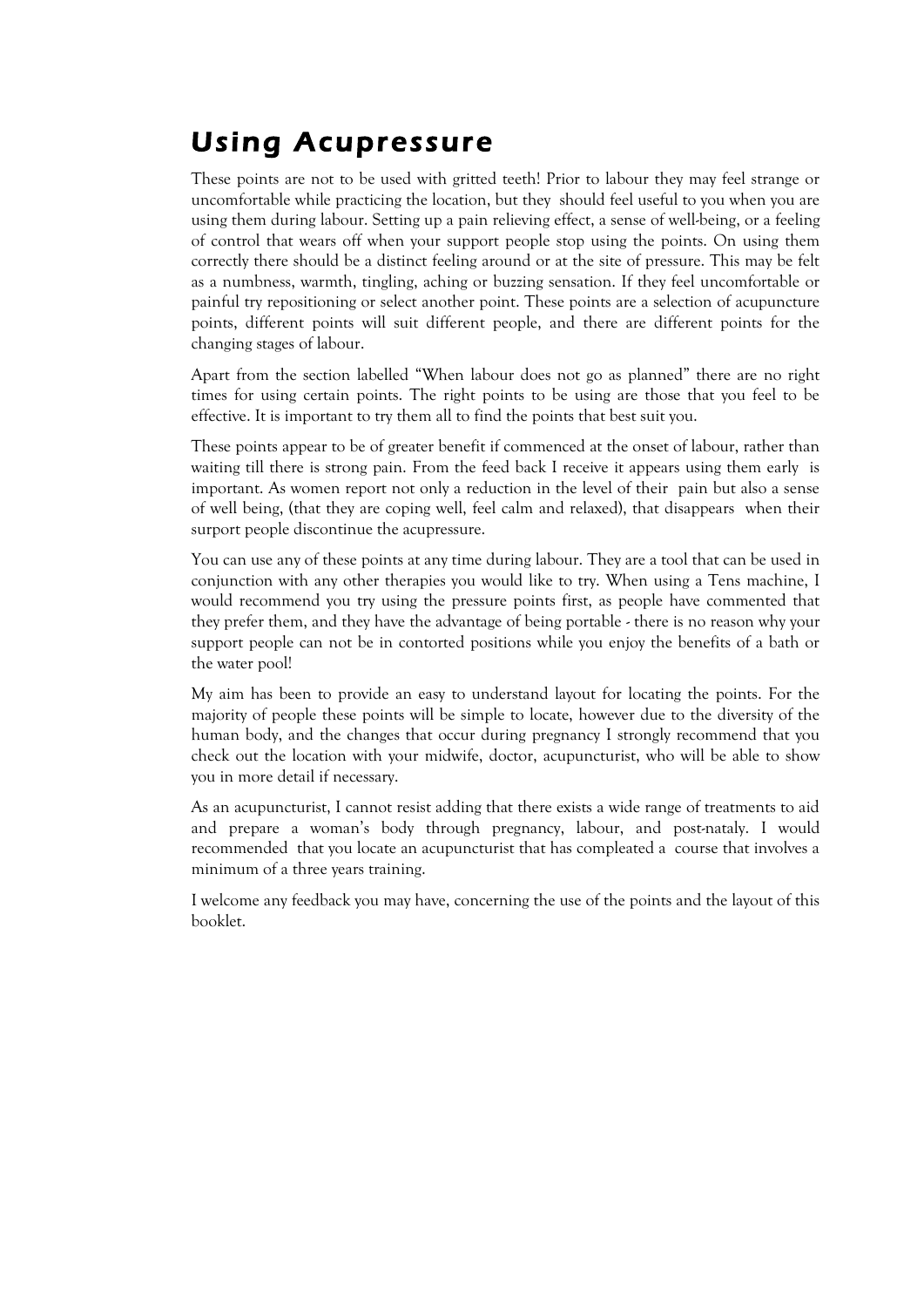### GB 21



#### Point Location

When you draw an imaginary curved line between the bony prominence of the neck (C7). and the top of the shoulder joint (the Acromion Process) the point lies midway along this curved line, at the highest point of the shoulder muscle. It will feel tender with a numbing, buzzing or warming sensation (this sensation varies with individuals). The sensation is stronger on this point than any other points along this line. You can find this point on yourself by bringing your hand diagonally across your chest and palpating with your index finger along this "imaginary line".

This point will always be on this line with "C7". C7 is usually the first prominent bone you see on the back of the neck, when you tilt the face towards the ground. If there appear to be two prominent bones, place a finger on each bone and ask your partner to slowly turn their head from side to side. C7 will move slightly as the head is turned.

This point has a descending action to aid the first and second stages of labour, and can stimulate uterine contractions.

**This point is not recommended for routine use during pregnancy**

- It is important not to just rub the skin over the area but to apply firm downwards pressure with your thumb, knuckle or elbow.
- When using your thumbs, the pressure needs to come from your arm rather than the thumb joint, otherwise the support person will end up with sore thumbs. Wooden spoon handle ends have also been used successfully on this point.
- These acupoints are usually used with the support person applying pressure on both shoulders together, but I know of woman who have successfully used this on themselves using only one shoulder at a time.
- The pressure can be applied at the beginning of each contraction or continual gentle pressure applied that is intensified during contractions.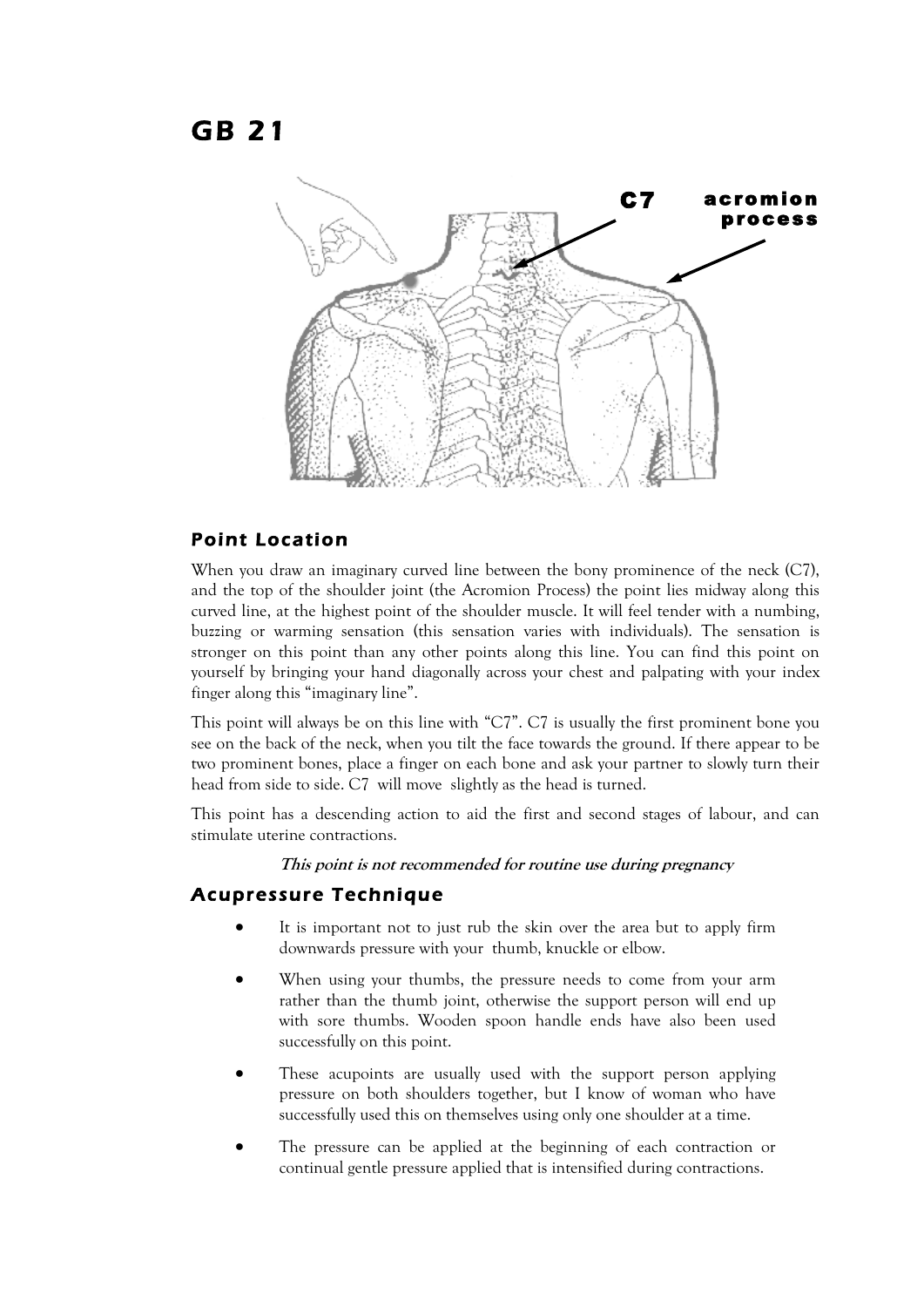

#### Point location

This point lies midway between the dimples above the buttocks and the spine. Note - BL 32 is not the dimple. If you cannot see the dimples clearly, it is approximately one of the woman's index finger lengths above the top of the buttock crease, one thumb width either side of the spine. When you place your finger on BL 32 you can feel the depression of the Sacral Foramen where the point lies. As labour begins start here and as labour progresses move down the spine (approximately one thumb width at a time, moving slightly closer to the spine until as you arrive at the top of the buttock crease). The timing of this movement downwards will depend on the woman who will usually instinctually tell the support person to move lower as labour progresses.

- The support person places their knuckles into the points and applies firm pressure. This can be increased by the woman rocking backwards into the support person at the beginning of a contraction, obtaining maximum pressure.
- From feedback, these appear to be the most frequently used points. Producing a pleasant "anaesthetising" effect on he strength of the contractions, noticeably "wearing off" when pressure is stopped and building up again when recommenced.
- There is a distinct sensation produced when you are pressing into the Sacral Foramen. This may be felt as a numbness, warmth, tingling, aching or buzzing. If there is sharp pain, you are pressing on the surrounding bone.
- It is important to note that for some woman the Sacral Foramen are not exactly in a straight line. Be guided by your partners feedback.
- This is most frequently used with the woman leaning or kneeling against a wall, table, bed etc. It can also be effectively used in water, it just requires a little flexibility on behalf of the support people!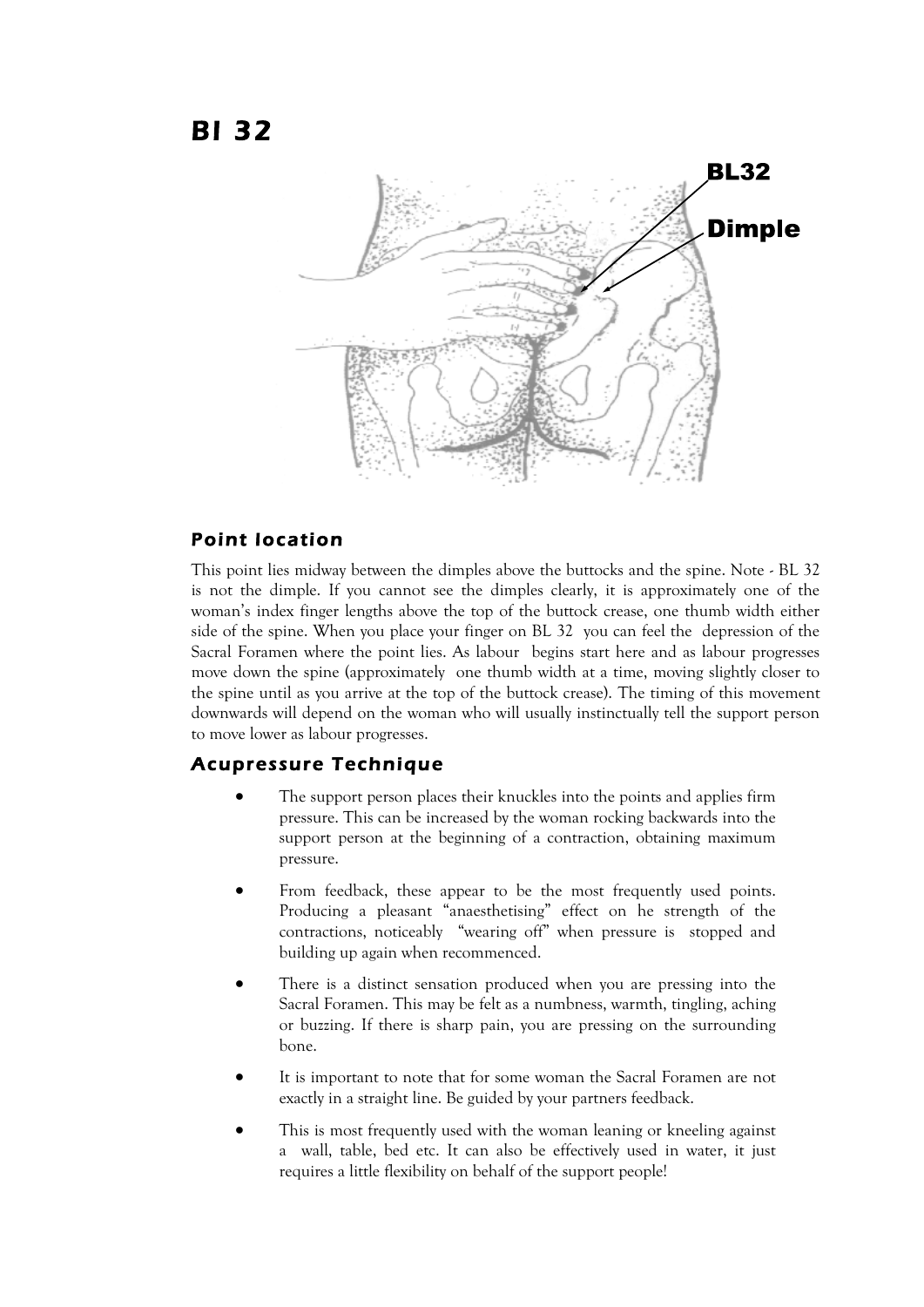### Buttock Point



#### Point Location

This point is in a direct horizontal line from the top of the buttock crease. If you press along this line there will be a tender point approximately two thirds of the distance between the buttock crease and the hip bone.

### Acupressure Technique

- When you place your hands on the woman's hips you can push your thumbs into this point, helping the woman to move in rotating movements during contractions.
- This point can also be used during transition, especially when combined with massage strokes, begining at BL 32 and radiating out to this point.

### Labour Preparation

Two to three days prior to the due date, BL 32 and this buttock point can be used along with some sacral massage, utilising strong downwards strokes to and around the buttocks. The aim of this is to help free up the pelvic energy to encourage an optimal labour.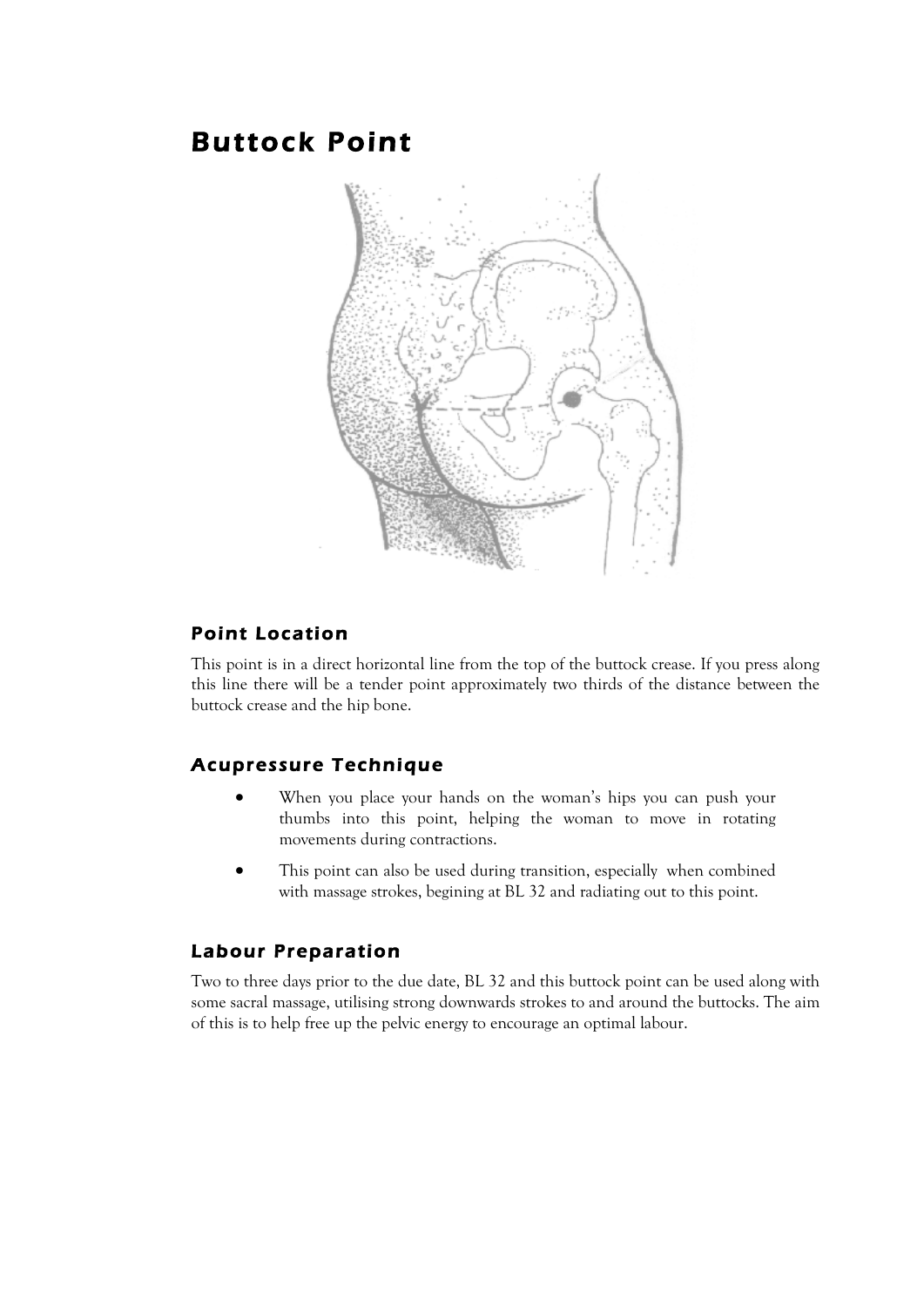### Hand Points



#### Point Location

These points lie along the creases of the hands where the fingers join the palm. These are said to help release endorphins (the body's natural painkillers) into the body.

These combs may be used applying pressure across the creases of the hands where the fingers join the palm, or where the fingers join the palm or across the middle of the palm—whatever is the most comfortable.

The idea of using these combs in this way came from reading about metal combs being used in Russia on women 's feet while they were lying in bed during labour!

These are said to help release endorphins (the body's natural painkillers) into the body.

In Chinese medicine points of the hand and feet can act as 'mirror 'points so it seemed logical to try to see if there were beneficial effects by using something more practical!

- Hold a small comb so that the teeth are touching the points. You can then grip the comb during contractions, applying the pressure that you feel is useful.
- Some women find these points very helpful, to others they are merely a distraction.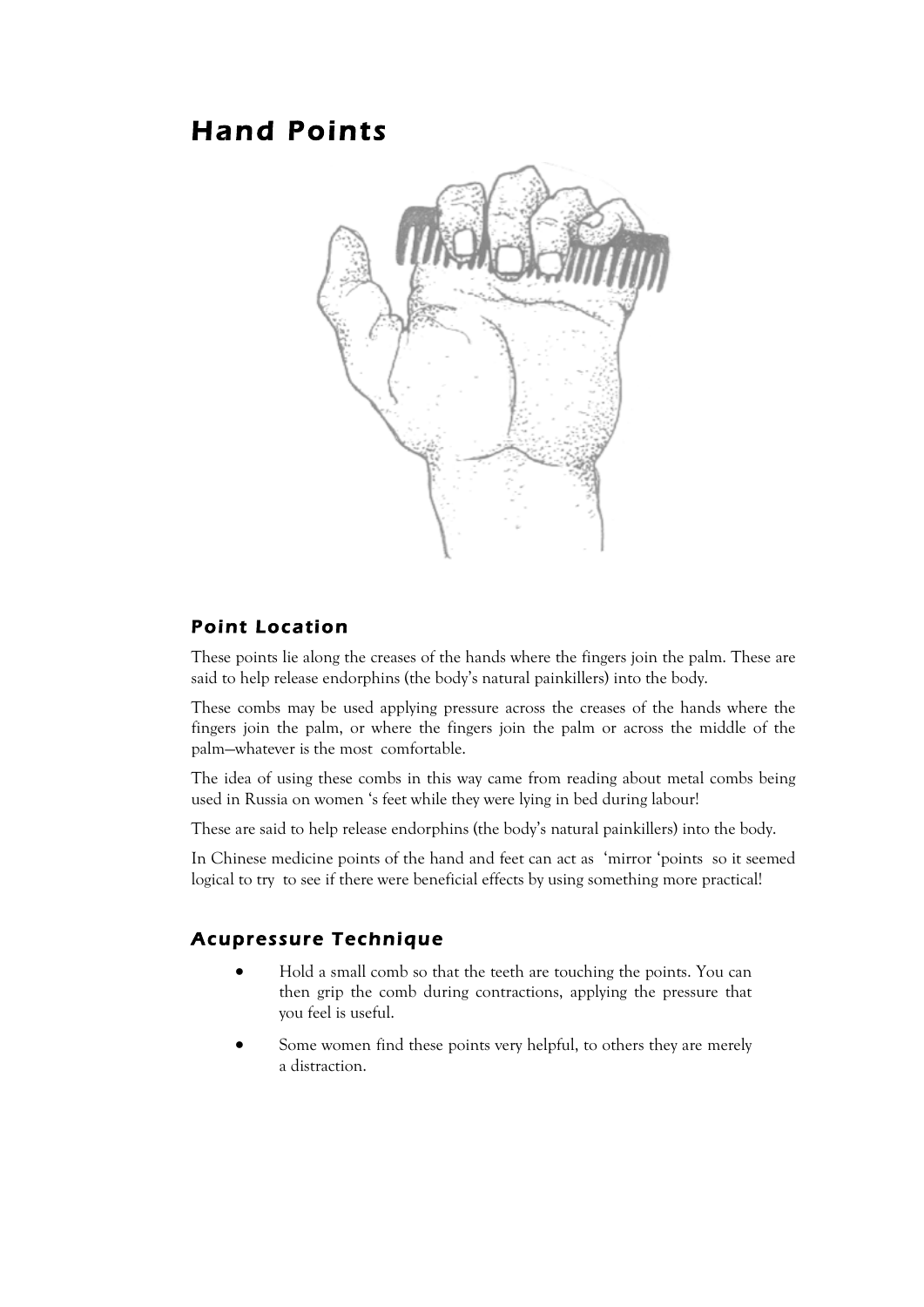

### Point Location

This point lies in depression found in the top one third of the sole of the foot , when the foot is in planterflexion (pulling the toes towards the sole of the foot).

- Place strong pressure in this depression pushing inwards and upwards towards the big toe.
- This point has a useful relaxing effect and can be used at any time during labour. It has been noted as being especially useful effective during the second stage of labour. (It is easily accessed if the woman is positioned on her knees.)
- Also useful during labour where there are feelings of panic (for example, going into a labour with a unpleasant previous birth experience).
- A useful point to use to help the perineum relax during second stage.
- There is a tendency for the support people to stand back during the second stage. Please try these points, they can be very useful.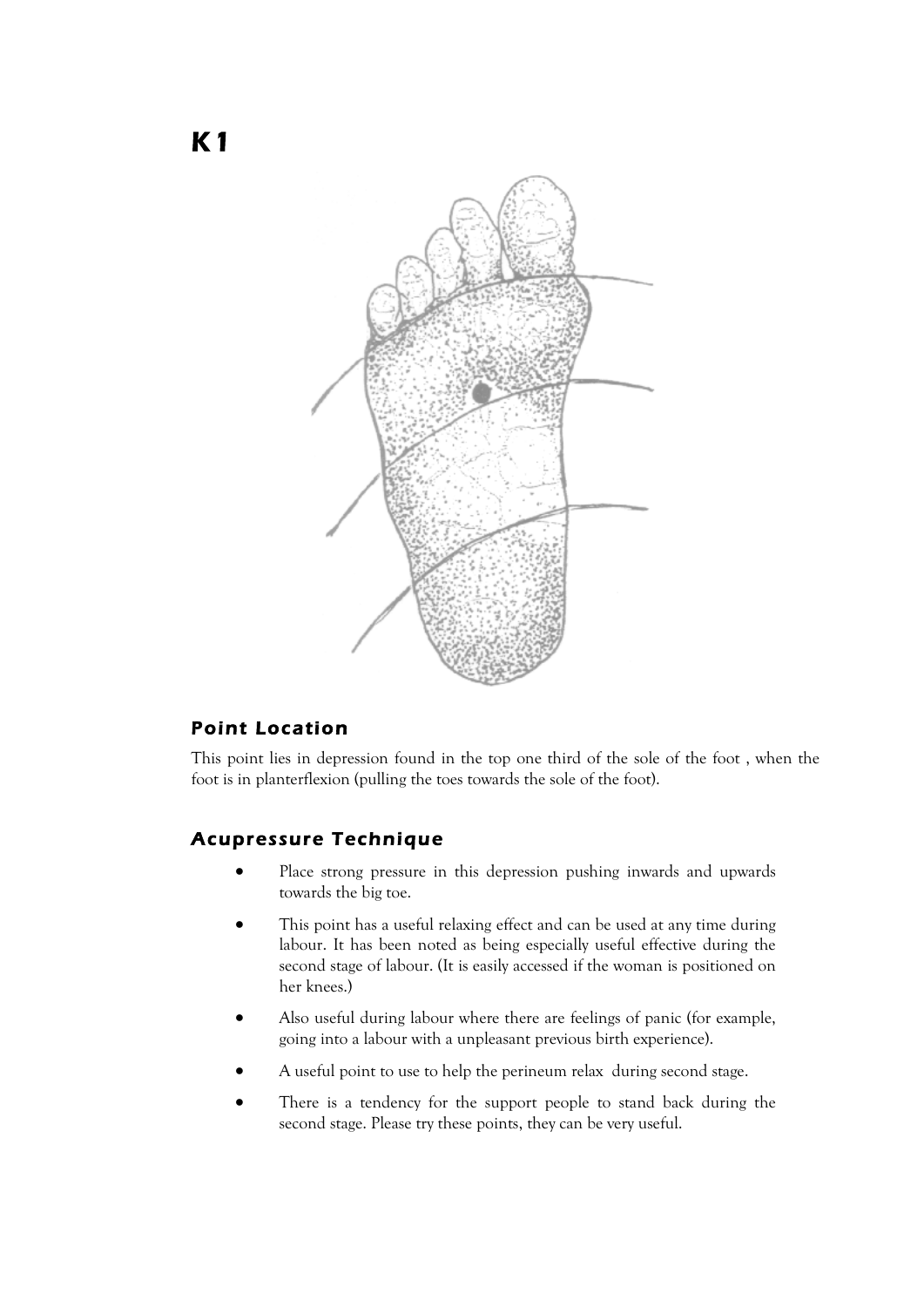### Co 4 Point Location



This point is found between the first and second metacarpal bones (thumb and first finger) at the distal end of the crease on both hands.

### Acupressure Technique

- Simply apply pressure with the thumb as shown in the diagram.
- This has the effect of intensifying contractions, useful if contractions are of irregular intensity
- This point can be used during the second stage of labour. It aids the body's efforts to move the baby down through the birth canal, especially useful if the woman is tired and not pushing effectively.

**This point is not recommended for routine use during pregnancy.**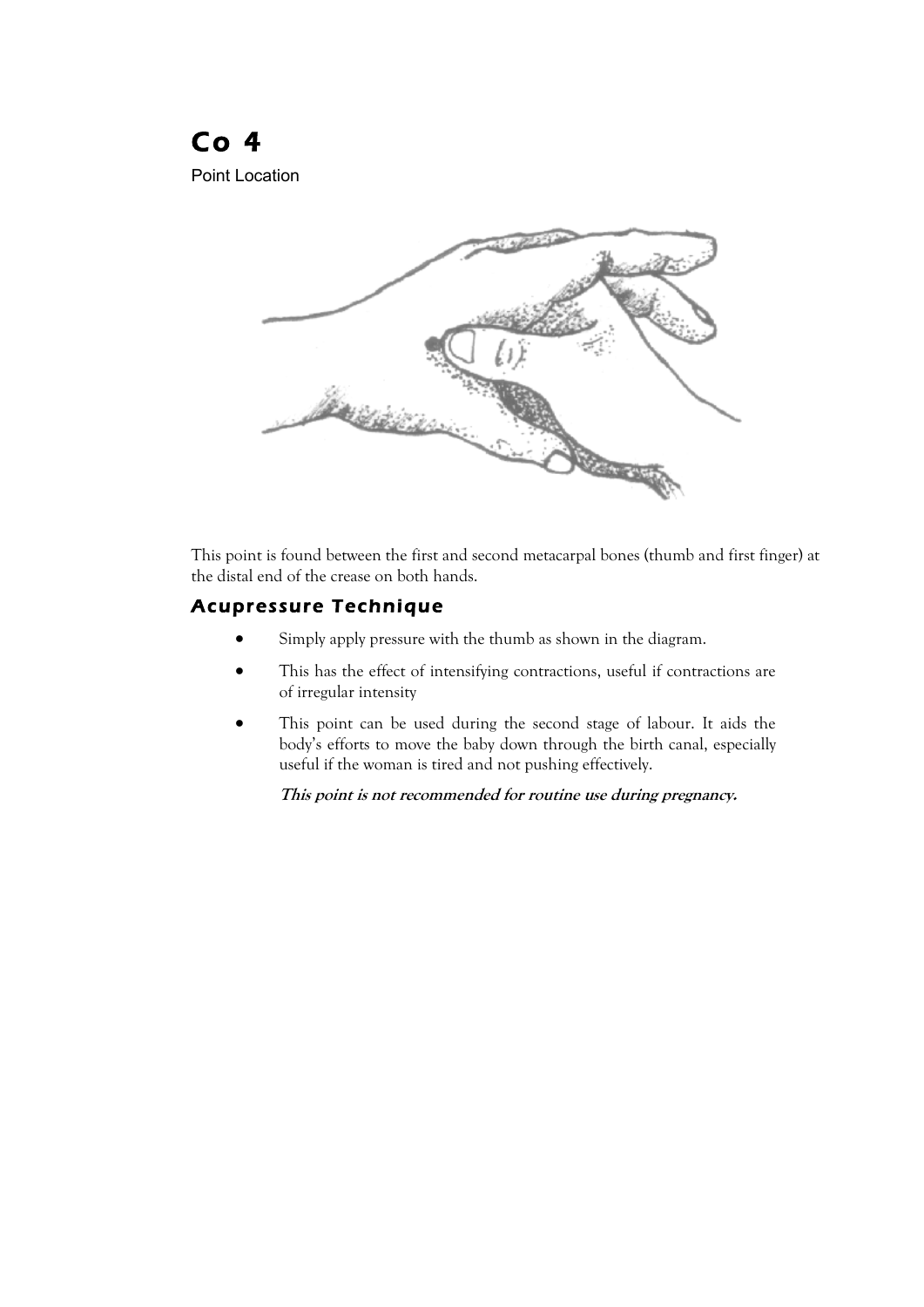### Sp 6 Point Location



This point is located using four of the woman's finger widths above the tip of the medial malleous (the shin bone on the inside of the ankle). The point will be very tender and is found when you slide your finger off the edge of the tibia bone, towards the inside of the leg. It is useful on initially locating this point to press on the tibia, it produces a very different sensation from the point.

This is an important point to help the cervix dilate, and can be used when the cervix is not effectively dilating during labour.

### Acupressure Technique

- Direct pressure is applied with the index finger or thumb.
- I recommend using this point on one leg at a time for approximately one minute, then using it on the opposite leg 20 - 30 minutes later.
- This point will be very tender and after using it some women will feel their cervix stretching and contractions strengthening.

**This point is not recommended for routine use during pregnancy until cervical ripening is required .**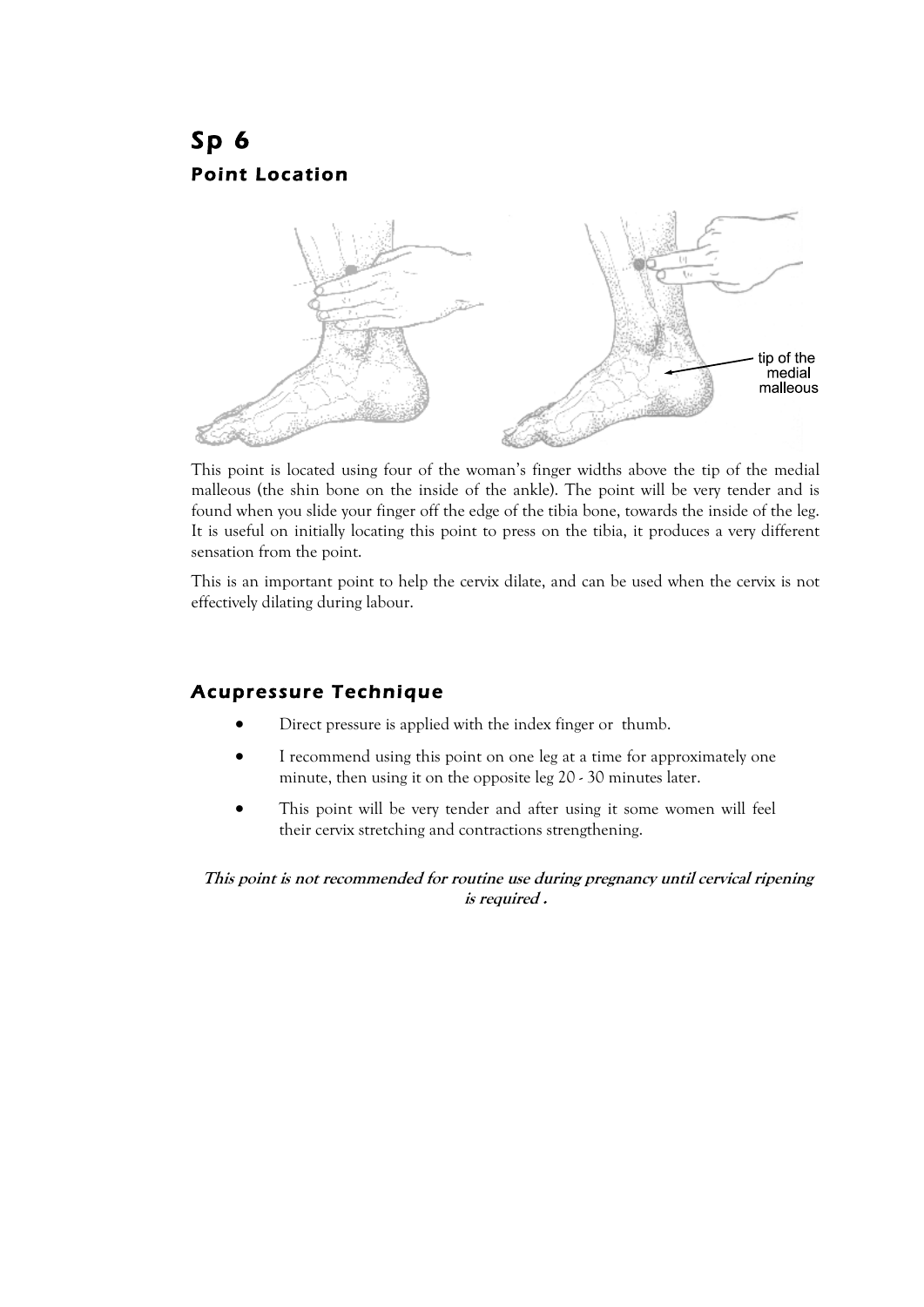### Cervical Lip

This is when, although the woman wants to push, the cervix has not dilated enough. She will be told not to push by her Midwife or Doctor. If this becomes a problem during labour, apply strong pressure with your knuckles to Bl 32.

### Waters Breaking

If your waters have broken and labour is not progressing, you can use Bl 32 and Sp 6 to help establish labour.

### Inducing Labour

It is probably obvious that there are points included in this pamphlet that could be used to aid the induction of labour. I do not want to cover the specifics of these. If an induction is necessary I recommend an individual assessment by a qualified practitioner. If this is not possible I would be happy to discuss some points with your Midwife or Doctor.

### Nausea and Vomiting P6

### Point Location

This point is three of the woman's finger widths above the transverse crease of the inner wrist. It lies directly between the two tendons felt here. (The tendons of palmaris longus and flexor carpi radialis.)

### Acupressure Technique

This may be used for sensations ranging from mild feelings of nausea through to vomiting.

Place pressure on the point holding until effective, usually within five minutes. Pressure can be used on both wrists or only one, whatever is more practical.

It is possible to buy wrist bands that apply pressure to this point. These are available through chemists, sold as a remedy for motion sickness. In New Zealand they are termed "Sea Bands."

Alternately you can easily construct your own. Form a wrist band with Elastic, and sew onto it a rounded button.With the rounded edge pressing onto the skin. Take care that once in place, the pressure exerted on the skin is firm but not uncomfortable.

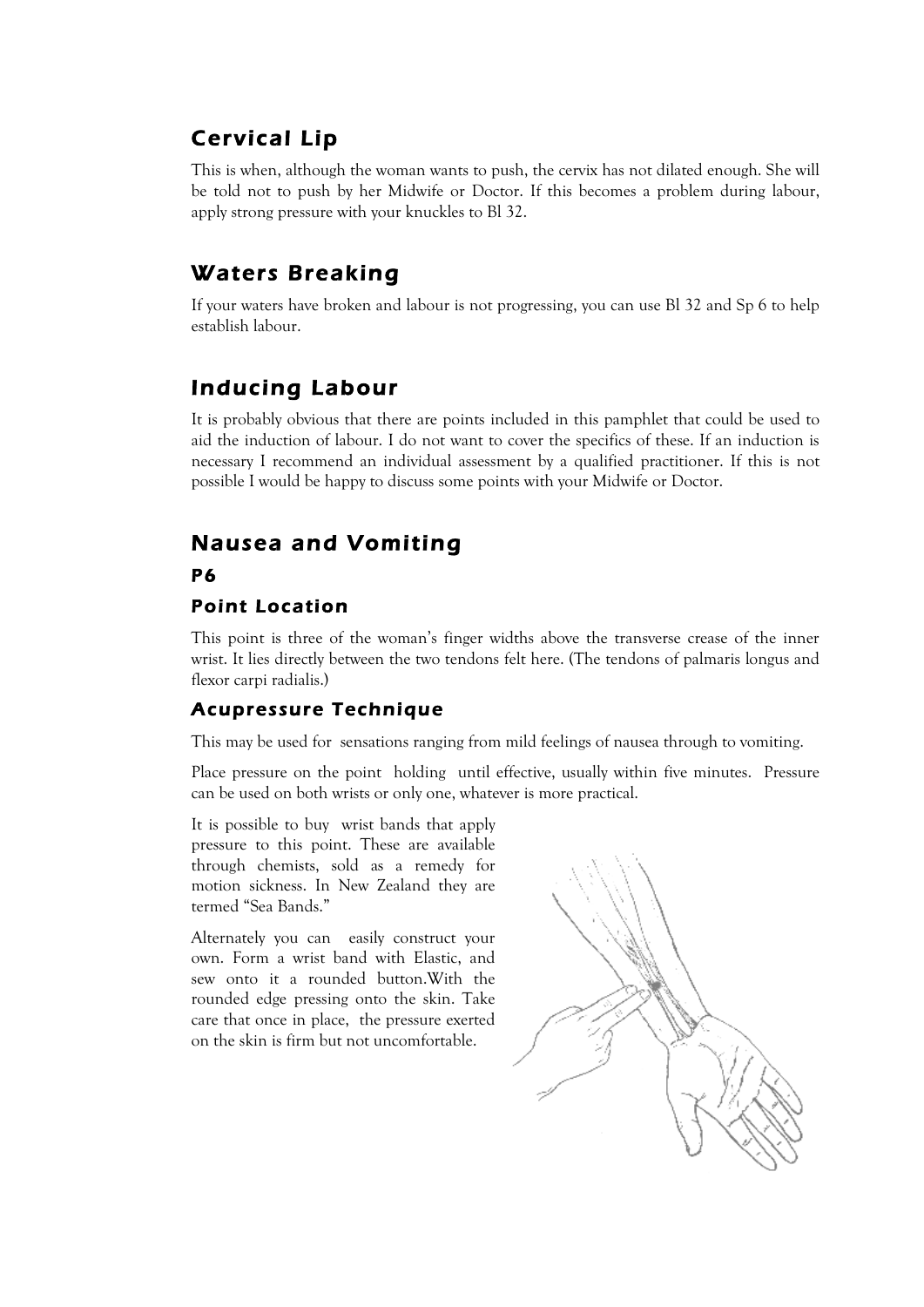### Comments

*"I found using acupressure during labour brilliant. Having used acupressure I wouldn't even consider being in labour without it. The difference was amazing - I felt a lot calmer*  and able to cope and much more relaxed. It was really good for me to have my partner *so closely involved with each contraction - I felt connected and supported. Acupressure helped me stay focused and calm. Acupressure is safe, effective, natural and I was in control. An ideal pain management technique."*

#### Sarah Doherty, Wellington

*"When I went into labour with my second child, I used the acupressure points thinking they would take the edge off the pain at least. It wasn't until I had a contraction while my husband was loading the car that I realised just how effective they were! They halved the pain and allowed me to feel more in control of things. It was easy to learn them and meant my husband got to do something very useful during the birth. The labour felt*  much quicker since the contractions didn't feel as bad as the first labour, right up to *transition, which meant I only used the acupressure points and didn't need any other pain relief."* 

#### Cathryn Skumiewski, Wellington

*"The simple technique of acupressure enabled me to get through a short sharp labour without artificial pain relief. It also helped my partner to play an active part in the birth of our son. I've been recommending it flat out since my most positive experience with it!"* 

#### Ruth Oliver, Wellington

*"At first I was very cynical about acupressure's ability to relieve the pain of childbirth, but as soon as my partner's contractions began, it was obvious that this was really effective. She almost seemed to enjoy the contractions, as long as I was pressing very hard indeed on the right spots and not letting up for an instant. This was also the ideal way for me to feel fully involved in the birth and not get too panicky. We had a troublefree, doctor-free labour and birth and we now have a beautiful, healthy, happy son. I'd recommend accupressure to anyone having a baby."* 

#### Mark Derby, Wellington.